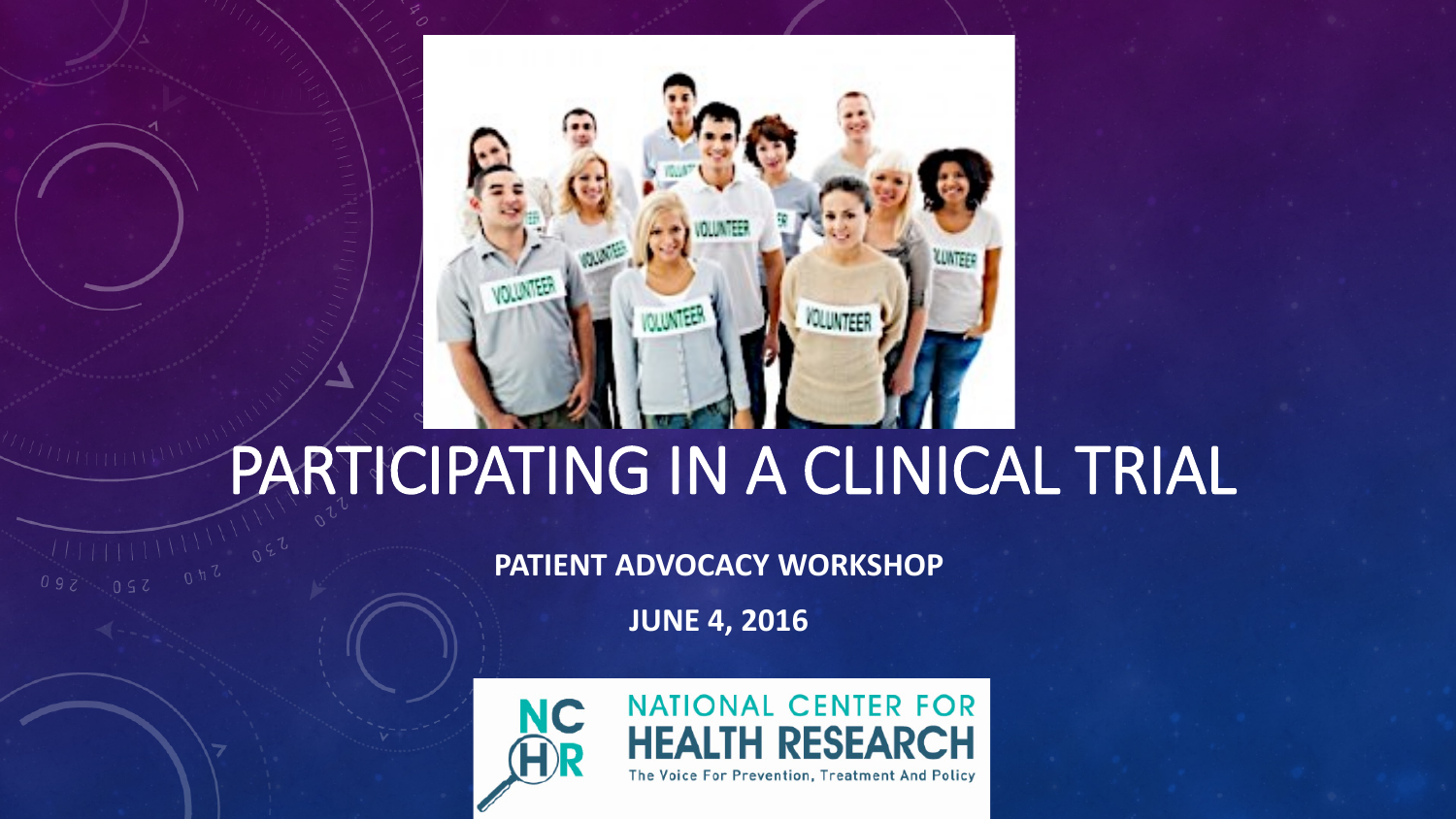## WHY DO WE NEED CLINICAL TRIALS?

- Does the new treatment work in humans?
- Is the new treatment safe?



• Do the benefits of the new treatment outweigh the possible risks?

> **A high quality clinical trial is the gold standard in medical research**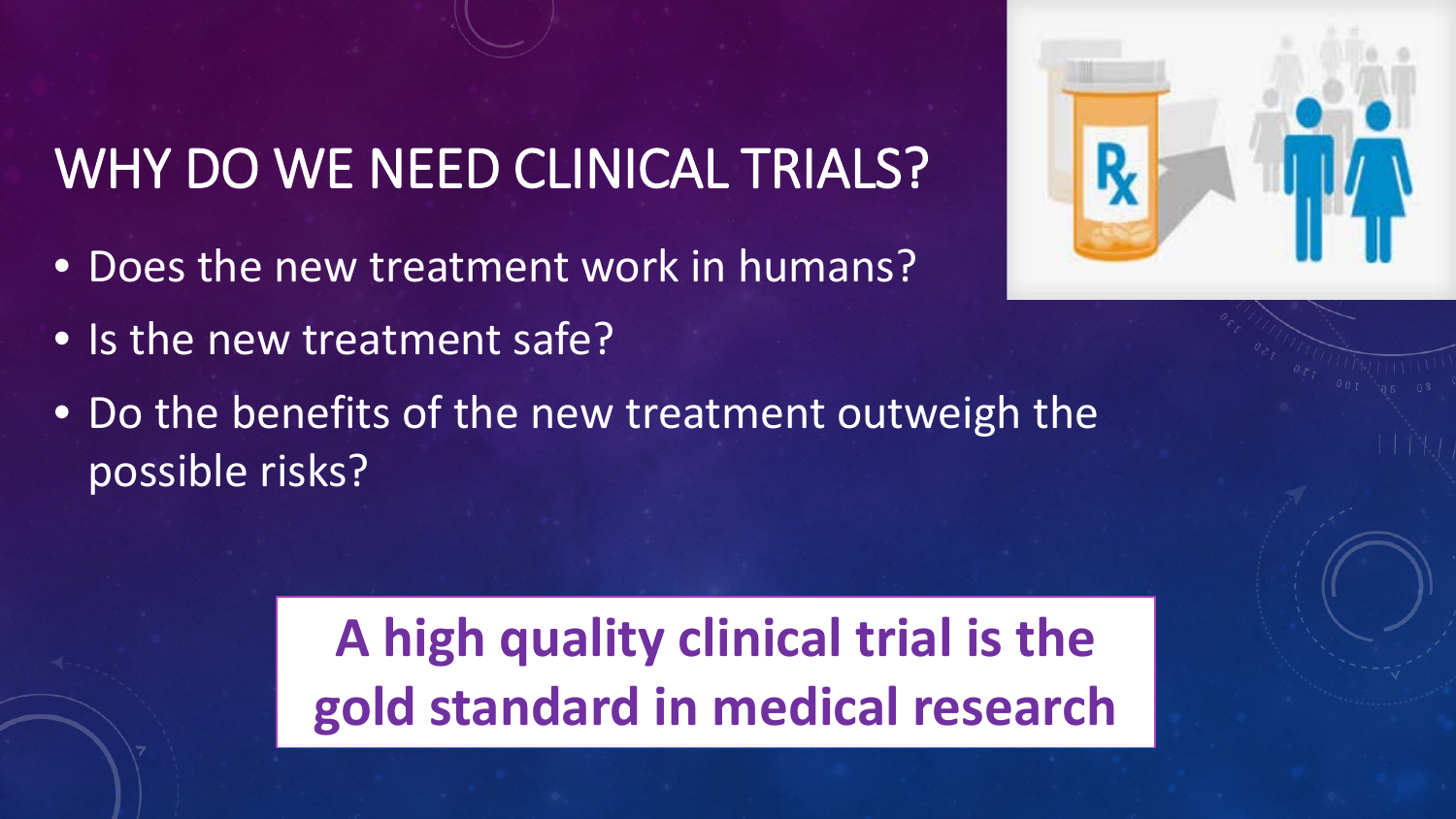#### COMPONENTS OF A CLINICAL TRIAL

A **treatment** trial examines safety and effectiveness of a **treatment**

- Comparison group may be:
	- Placebo
	- Another treatment
- Endpoints or outcomes may be:
	- Surrogate endpoints: tumor shrinkage, blood pressure
	- Health endpoints: overall survival, death from heart disease
	- Quality of life outcomes: fatigue, ability to care for oneself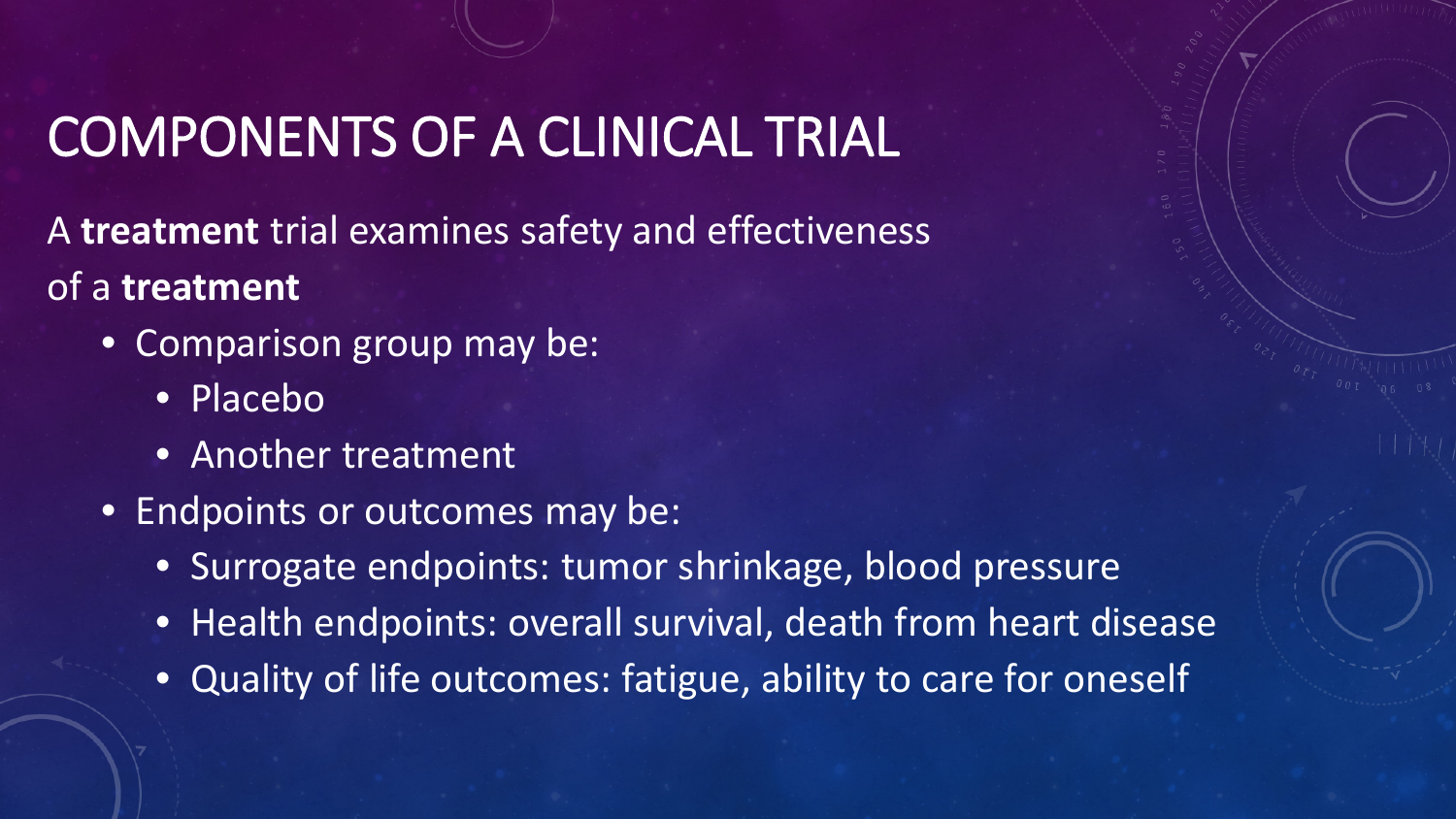

Have you participated in a clinical trial? How was your experience?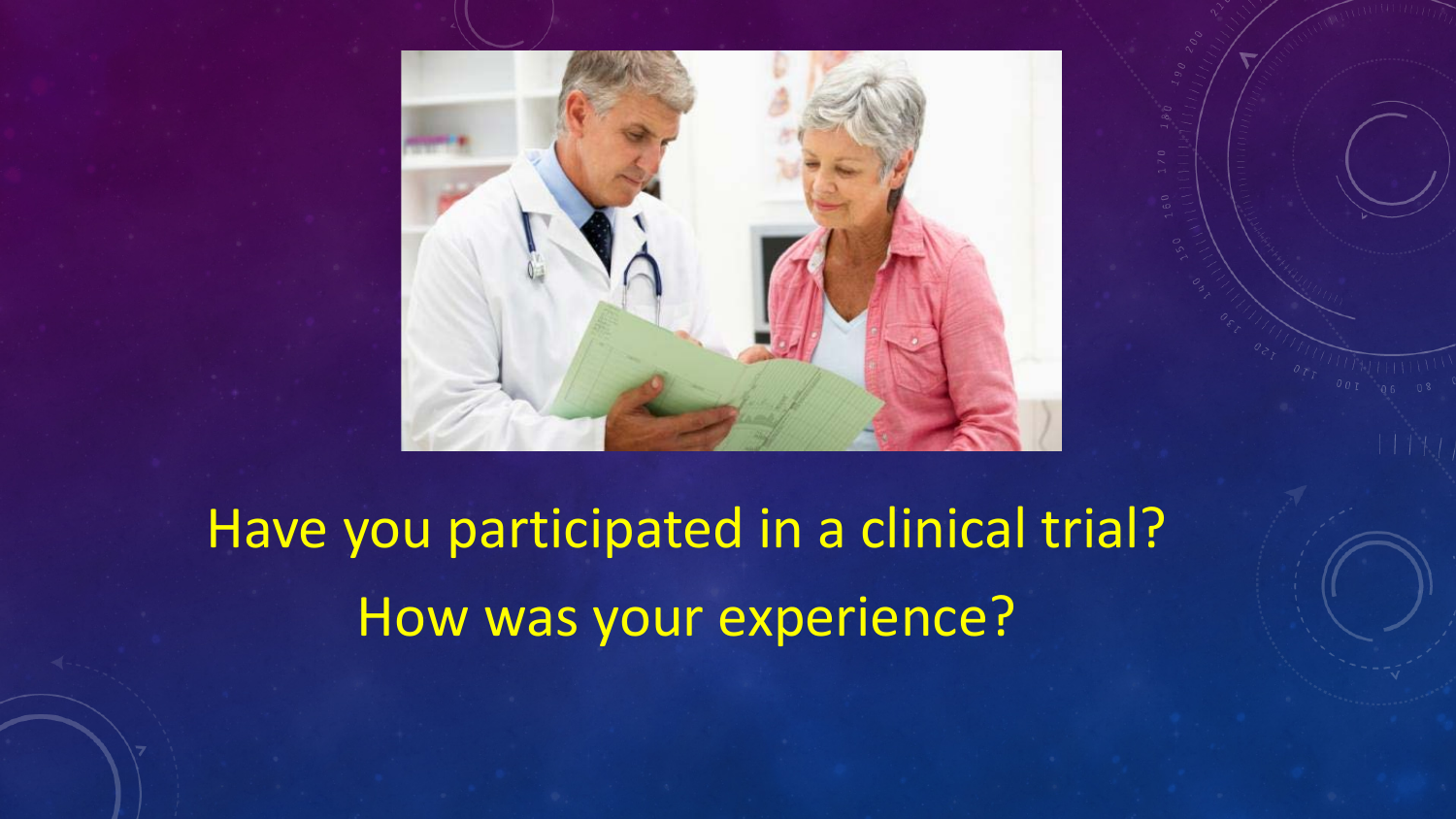# 

#### WHO PARTICIPATES IN A CLINICAL TRIAL?

- Only 35% of people say they would enroll in a clinical trial
	- Concerns include:
		- Cost
		- Side effects
		- Placebo
		- Location not convenient
- Only 4% of people actually enroll in a clinical trial
- 40% of people have a positive view of clinical trials
	- After learning more about them, 60% of people view trials favorably

Source: Memorial Sloan Kettering Cancer Center, 2016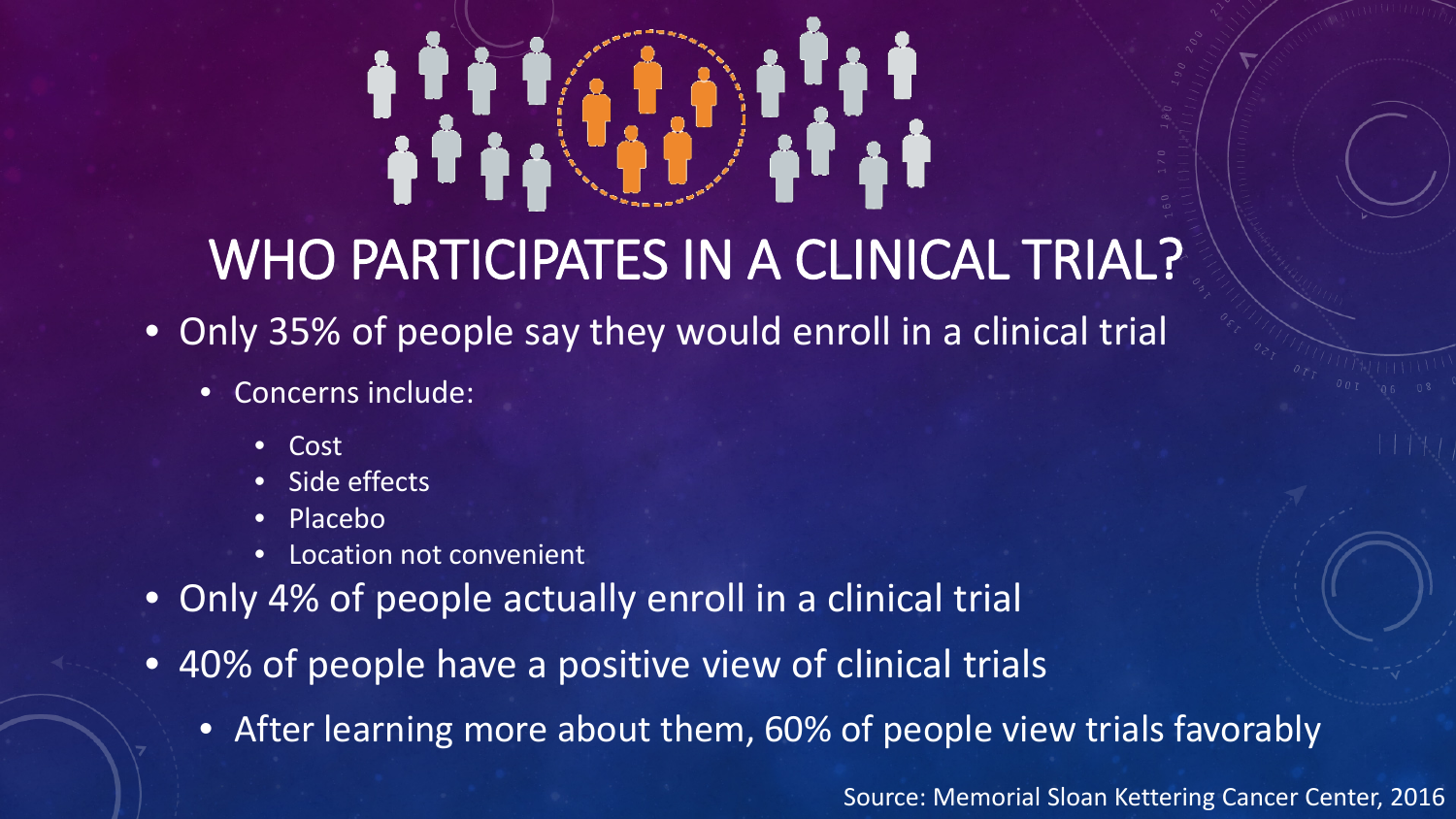### WEIGHING THE PROS AND CONS

#### **Possible Benefits**

- Clinical trials usually offer high-quality care
- If a new treatment is proven to work and you are receiving it, you may be among the first to benefit
- You are taking an active role in a health decision that affects your life
- You have the chance to help others and improve treatment

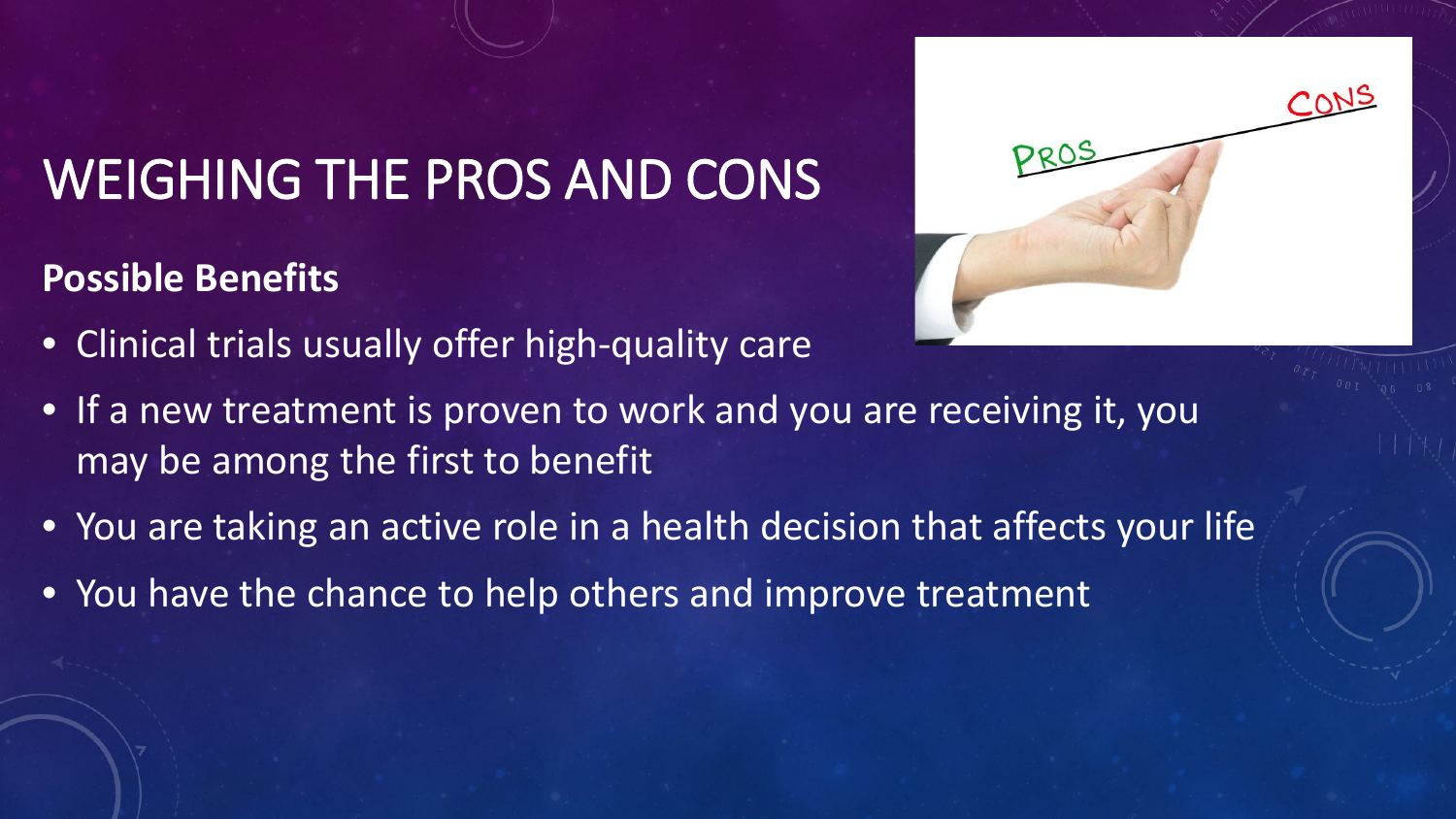#### WEIGHING THE PROS AND CONS

**Possible Drawbacks** 

• New treatments are not always better



- You may be assigned to the control group a drawback if the new treatment is effective
- New treatments may have side effects that doctors do not expect
- Even if a new treatment has benefits, it may not work for you
- Health insurance may not cover all of the costs of participating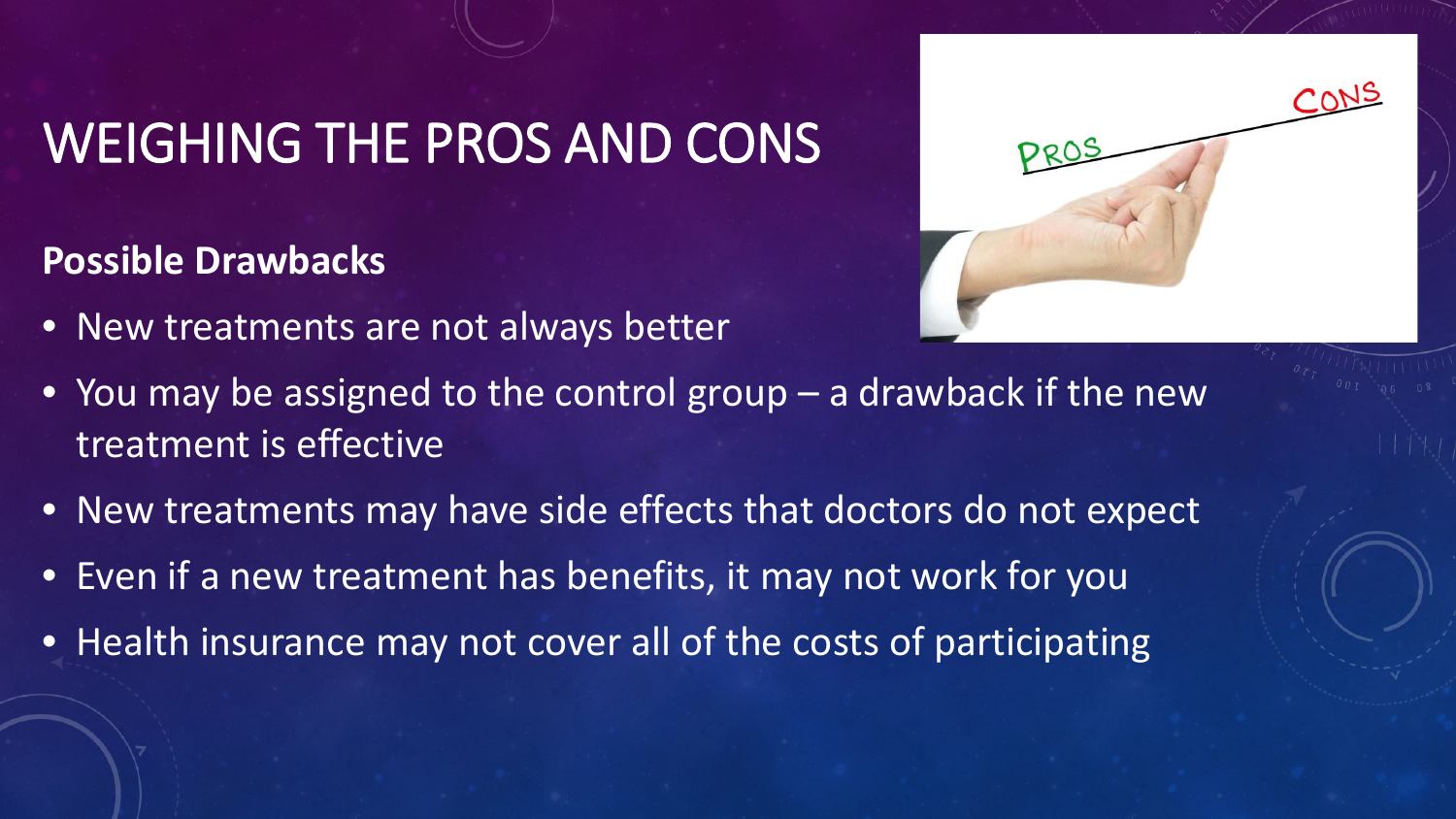



What are your pros and cons for participation in a clinical trial?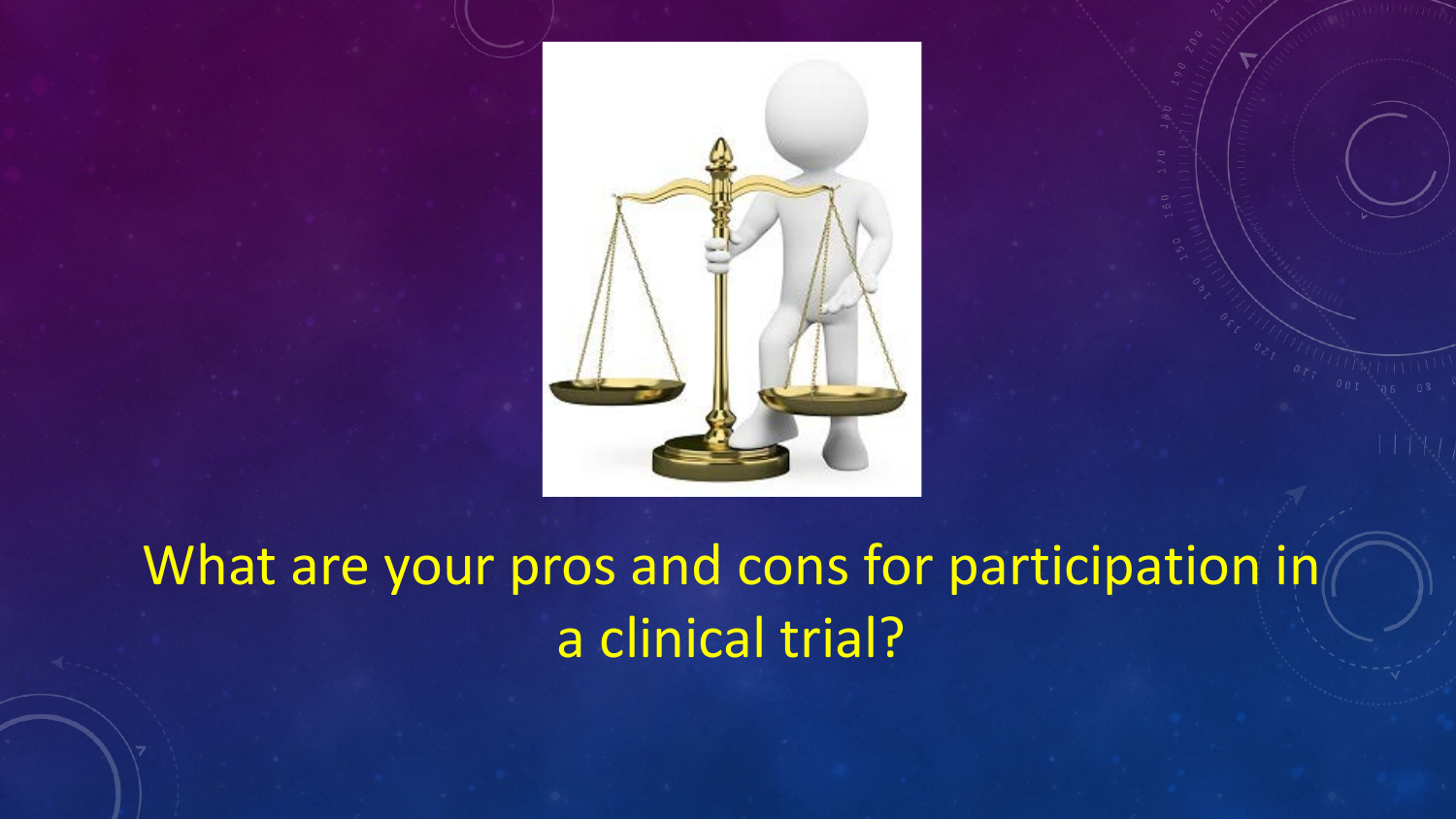### QUESTIONS TO ASK

- Why is the trial being done?
- What are the potential risks? Benefits?
- Will there be any cost to me? What if I am harmed?
- How will participation impact my daily life?
- What are my other treatment options?
- Who is funding the study?

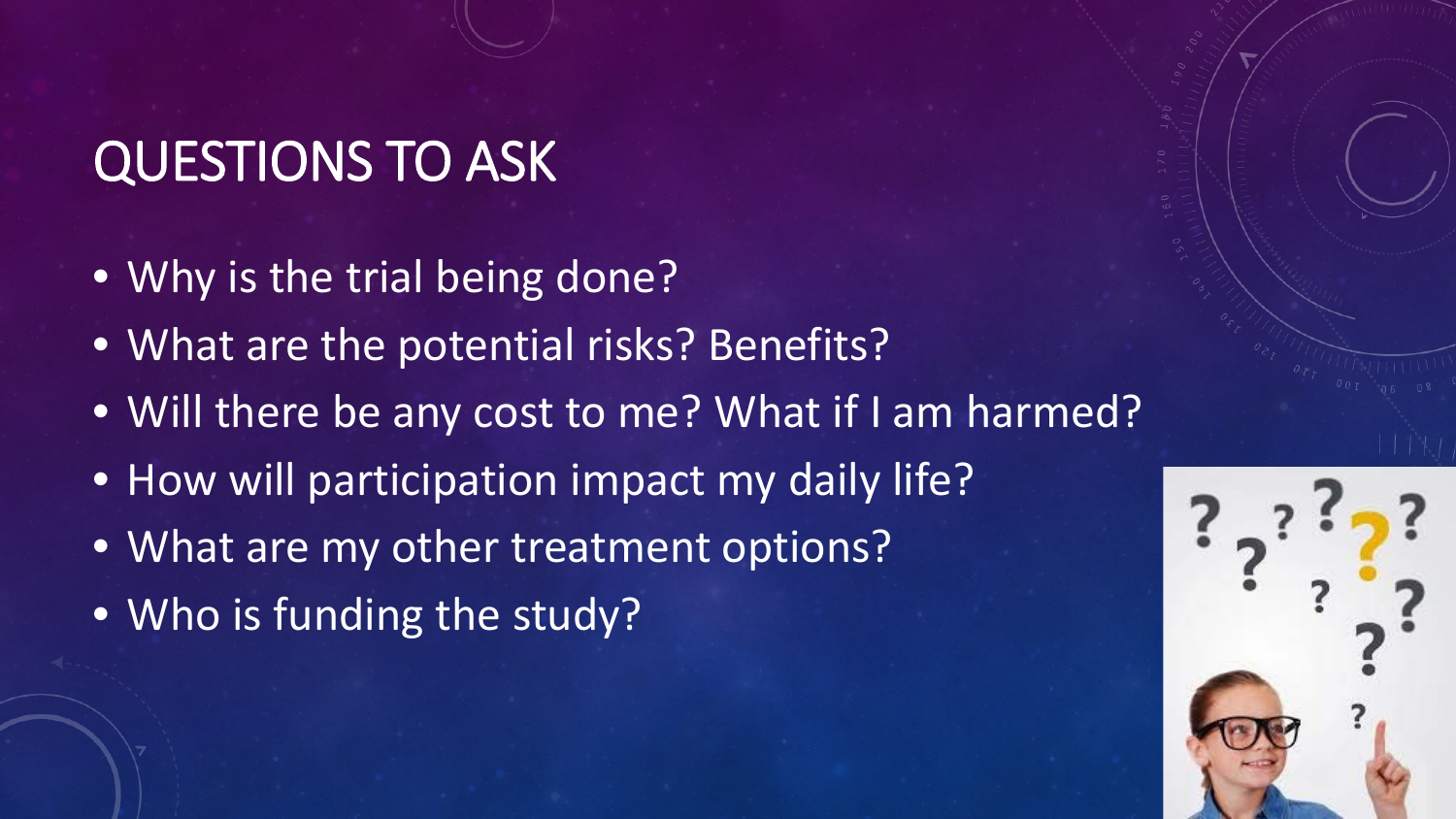

What do you think is important to ask? If you have participated in a clinical trial, what do you wish you would have asked prior to participation?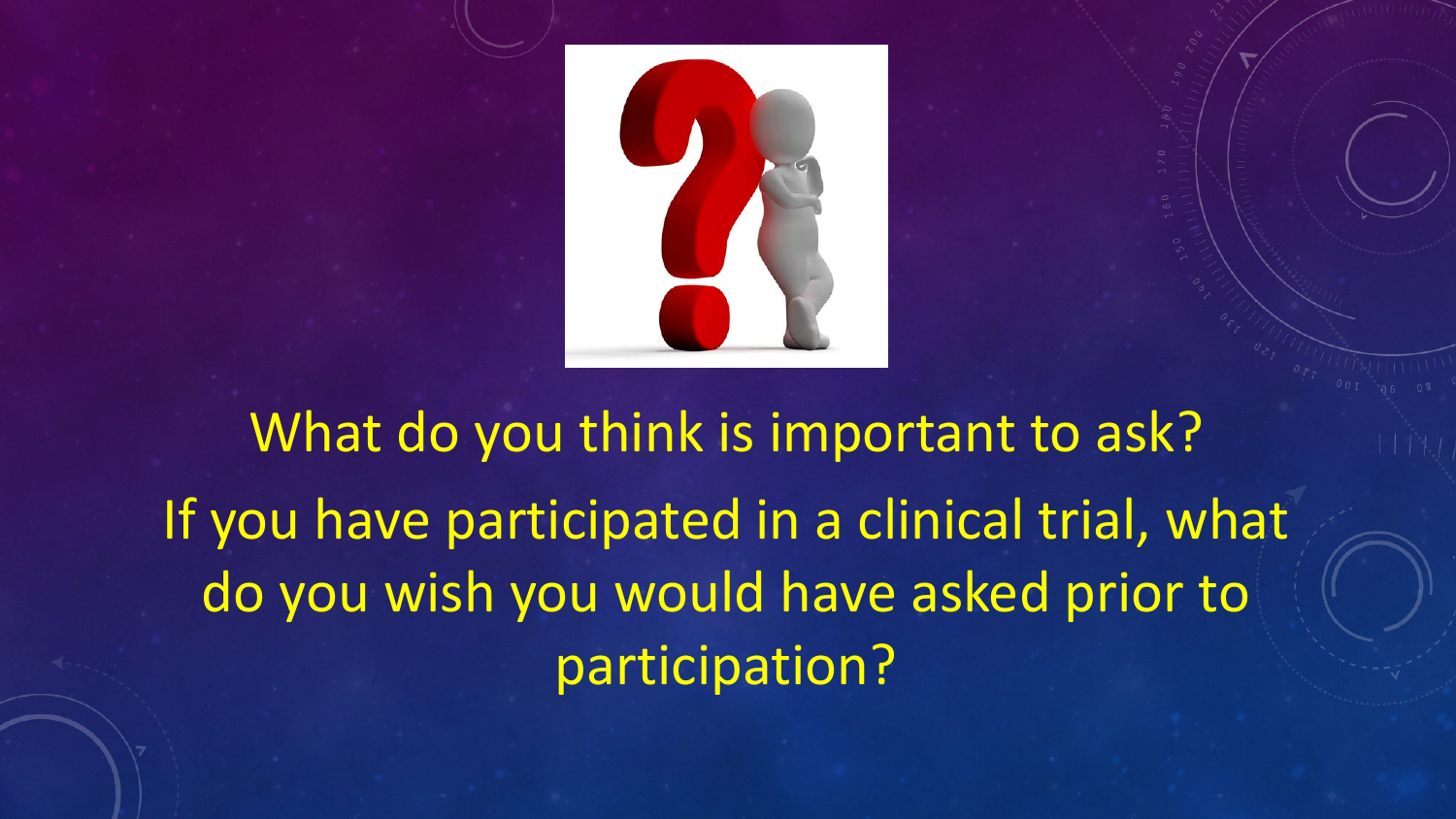## HOW ARE CLINICAL TRIAL PARTICIPANTS PROTECTED?

- Ethical framework: Declaration of Helsinki
- Informed consent
- Institutional review boards (IRBs)
- Data safety and monitoring boards (DSMBs)



#### If you participated in a clinical trial, were you protected?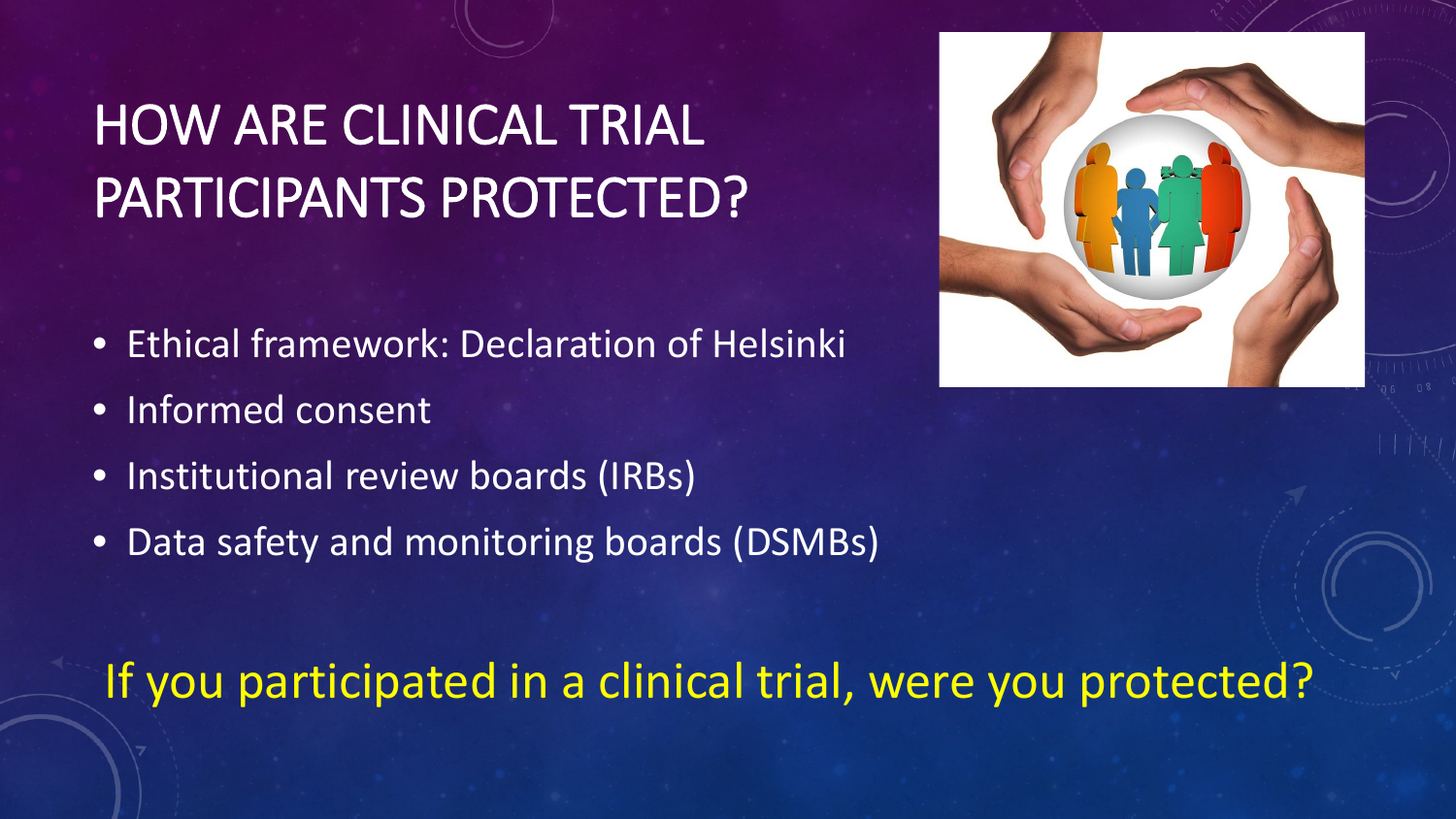#### HOW TO DISCUSS CLINICAL TRIAL PARTICIPATION WITH YOUR DOCTOR



- Consider bringing a friend or family member to your appointment to help listen to the information
- Prepare a notebook and keep a list of your questions
- Ask if your current physician can continue to treat you or if you will need to change physicians to participate in the study
- Be sure you know your diagnosis, tests already performed, medications you are taking, and any other conditions you may have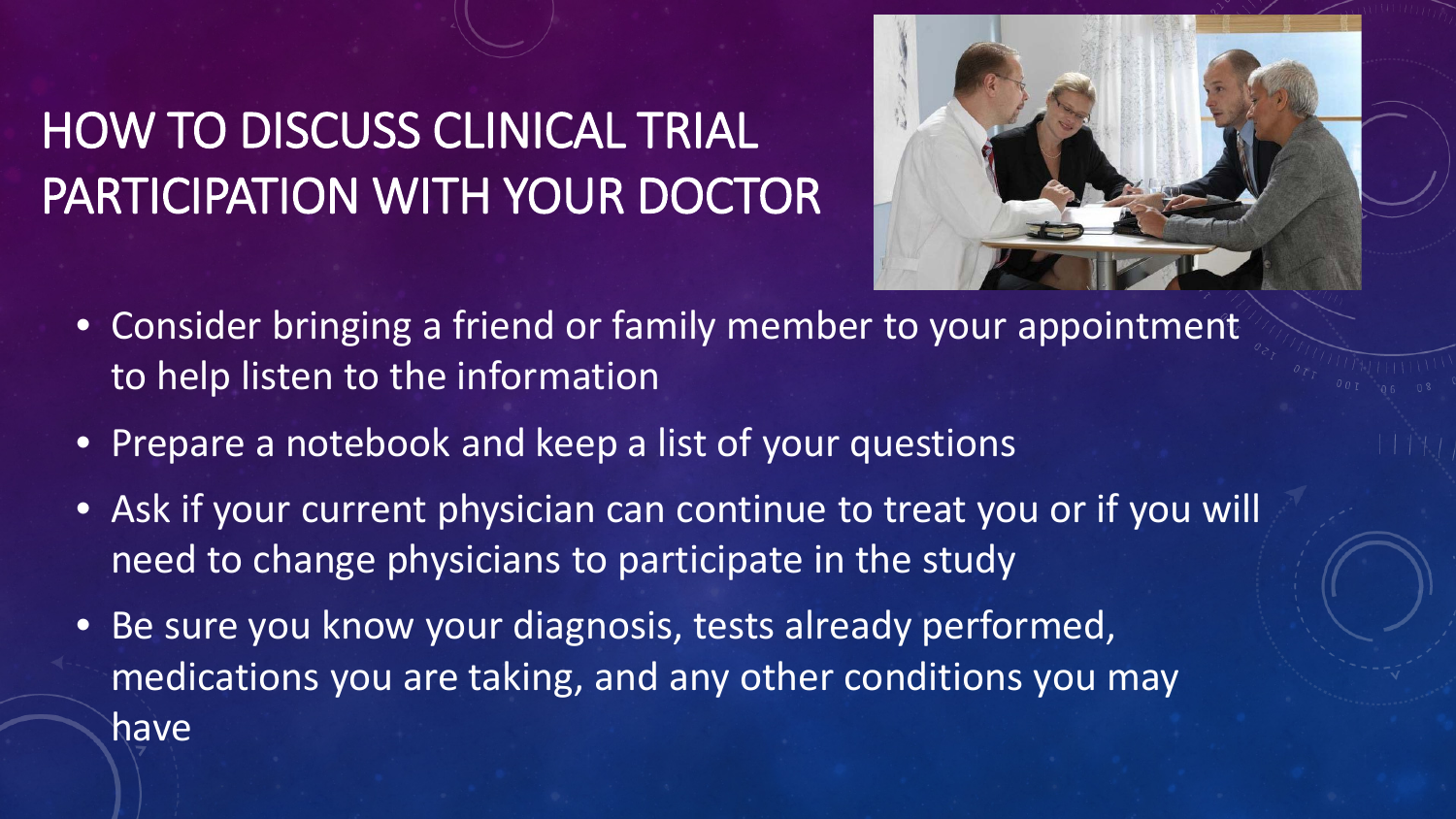## FINDING A CLINICAL TRIAL: CLINICALTRIALS.GOV

- Site launched in 2000; results database launched in 2008
- Free public access to clinical studies
- Data submitted by sponsor or principal investigator of study
- Registration requirements vary:
	- US law
	- Academic journals
	- Institutions, funders, and IRBs

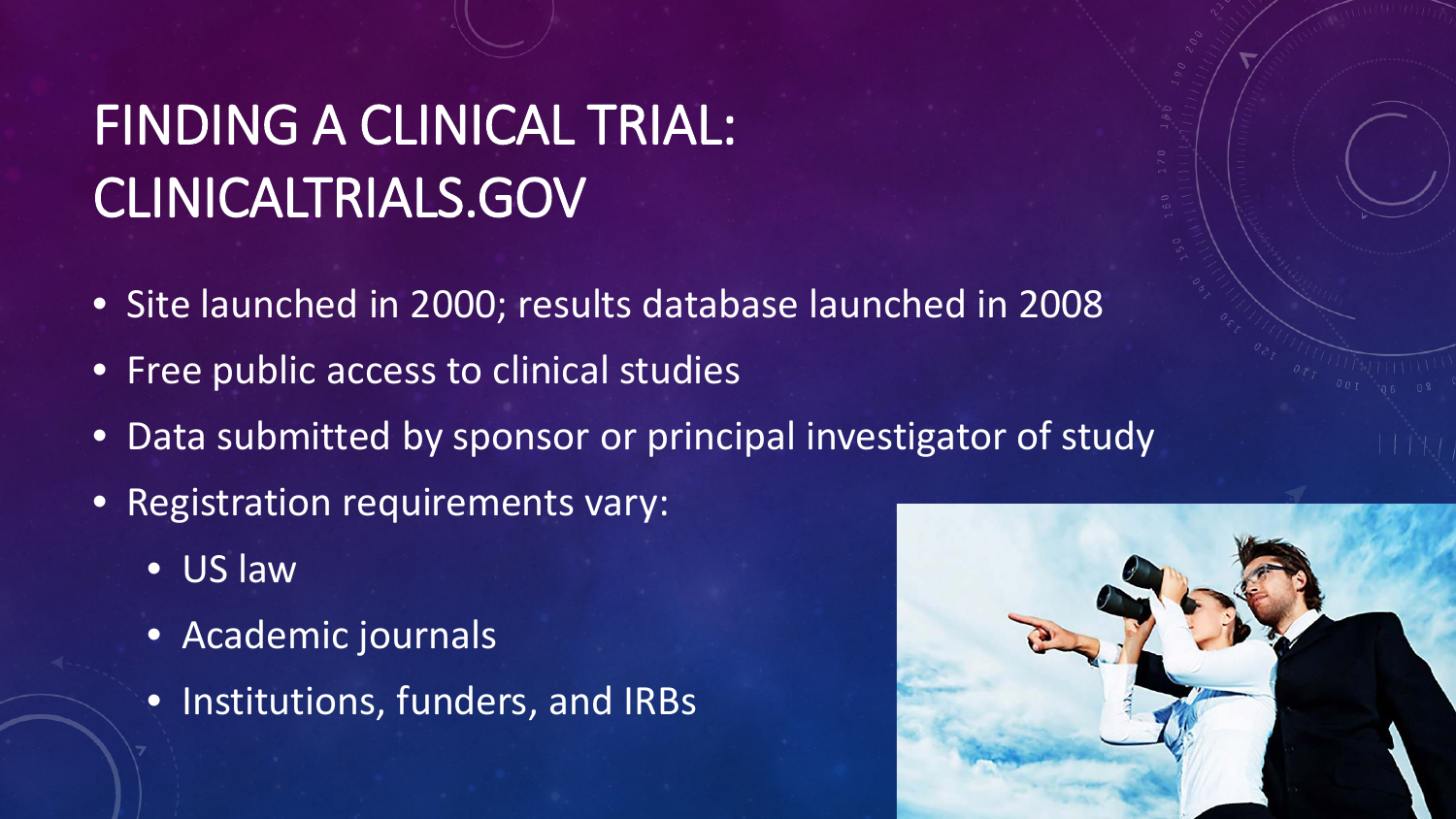#### SEARCHING CLINICALTRIALS.GOV



**Has anyone used clinicaltrials.gov? How was your experience?** <https://clinicaltrials.gov/>

#### **ClinicalTrials.gov**

A service of the U.S. National Institutes of Health

ClinicalTrials.gov is a registry and results database of publicly and privately supported clinical studies of human participants conducted around the world. Learn more about clinical studies and about this site, including relevant history, policies, and laws.

**Find Studies** 

**About Clinical Studies** 

**Submit Studies** 

**About This Site Resources**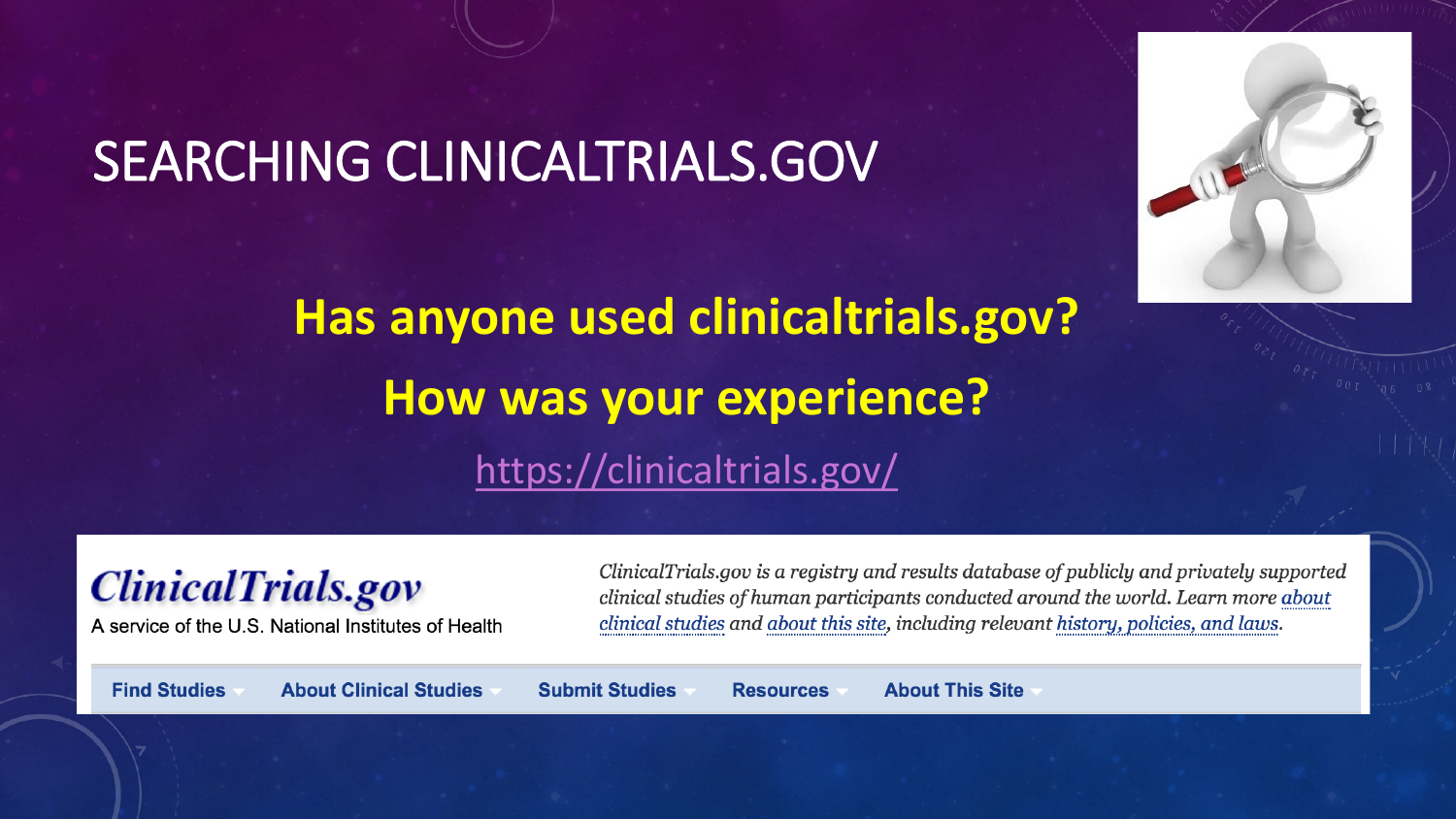## **Additional Resources**

- [NCI-supported trials: http://www.cancer.gov/about-cancer/treatment/clinical-](http://www.cancer.gov/about-cancer/treatment/clinical-trials/search)<br>trials/search
- Disease advocacy groups
- Academic institutions
- Drug and biotechnology companies
- Clinical trial listing services
	- [BreastCancerTrials.org](http://www.breastcancertrials.org/bct_nation/home.seam)
	- [CenterWatch.com](http://www.centerwatch.com/clinical-trials/)
	- [eCancerTrials.com](http://news.cancerconnect.com/clinical-trial-information/)
	- [EmergingMed.com](http://www.emergingmed.com/)
	- [EvitiClinicalTrials.com](https://www.eviticlinicaltrials.com/Services/)



• World Health Organization International Clinical Trials Registry Platform ([ICTRP\)](http://www.who.int/ictrp/en/)